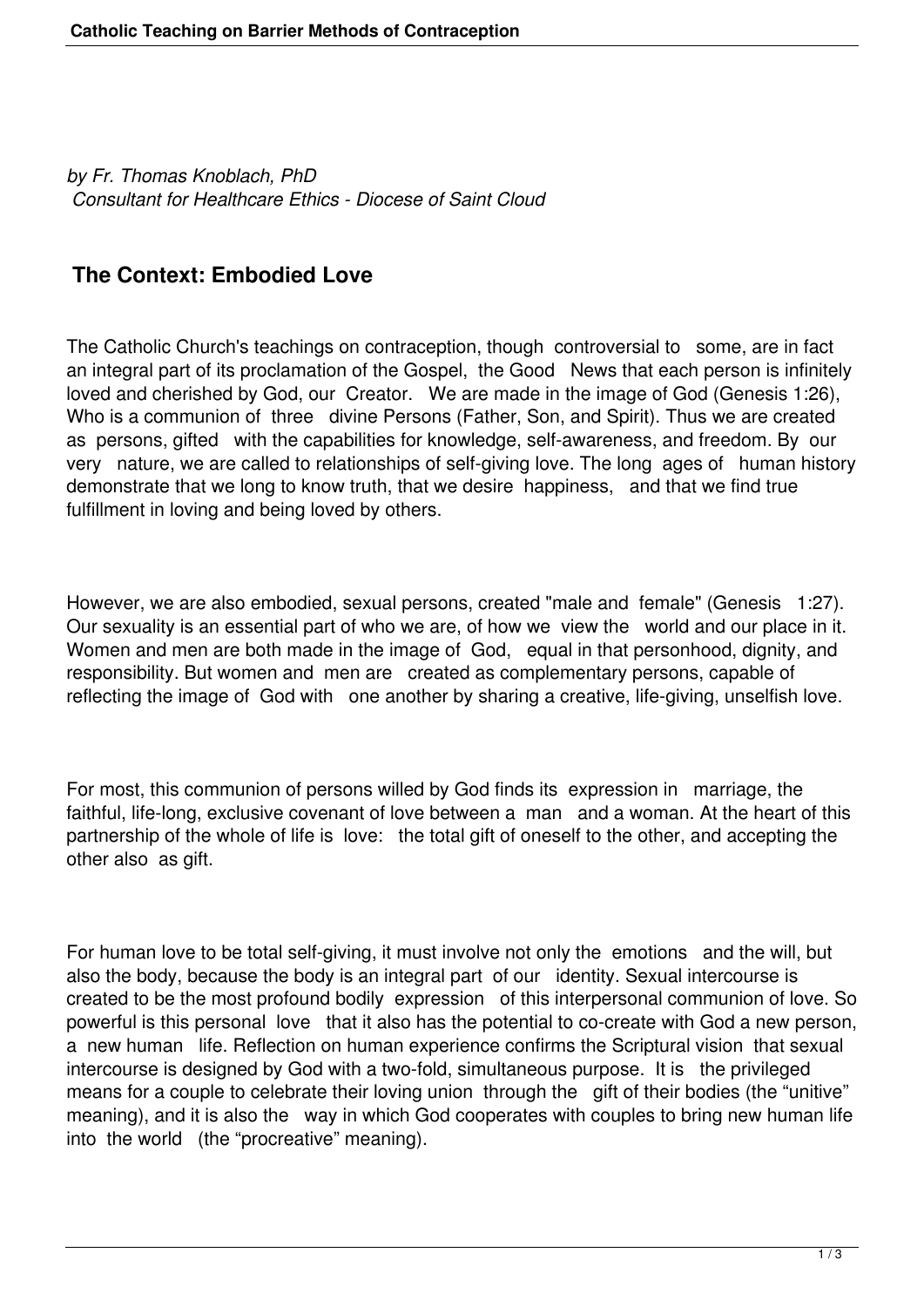The Catholic tradition, basing itself on both this vision of marriage and family revealed in the Scriptures and on such reasoned reflection on long experience, recognizes that these two aspects or meanings of sexual intercourse in marriage are morally inseparable. It is evident that sexual activity unites the couple in love, and pregnancy can also result from engaging in it. The various forms of contraception are themselves based on accepting this same truth: that if you have sex, you might have a baby.

## **Contraception: Altering the Meaning of Sexual Intercourse**

Contraception attempts deliberately to exclude the procreative meaning so that only the unitive meaning is intended: the couple wants to celebrate their relationship sexually, but does not want to become pregnant. They may even have good reasons to do so. But by going to the very heart of the meaning of intercourse and altering it, contraception always frustrates the unitive meaning as well. Intentionally withholding a beautiful and good part of oneself - one's fertility - prevents that act of intercourse from being a truly total gift of self.

This is radically different from the use of NFP. Even though both the contracepting couple and the NFP couple may have good reasons to avoid pregnancy, the NFP couple chooses to cooperate with the very inner structure of their created fertility by having intercourse during the woman's naturally-occurring infertile phase. The contracepting couple instead strives to change or block their created fertility. Where the NFP couple gratefully accepts the complex gift of their sexuality and is motivated by the desire for responsible parenthood, the contracepting couple effectively treats God's design for sexuality as flawed in its two-fold purpose. Sexual maturity requires recognizing the great power and sacredness of this potential to communicate love and co-create life, and the willingness to cooperate with God's wisdom in living our gift of sexuality in a way that is fully human: that is, embodied, aware, and free.

This positive vision of the simultaneous two-fold meaning of human sexual intercourse is at the root of the Catholic tradition's opposition to whatever would separate those meanings and reduce its beautiful potential to create a true communion of persons through the body.

## **"Barrier" Methods of Contraception**

Of course, contraception in various forms has been part of human history for ages. However, only in the last century have somewhat reliable chemical means to prevent pregnancy been widely available (often collectively known as "the Pill"). Prior to that time, and for most, up until